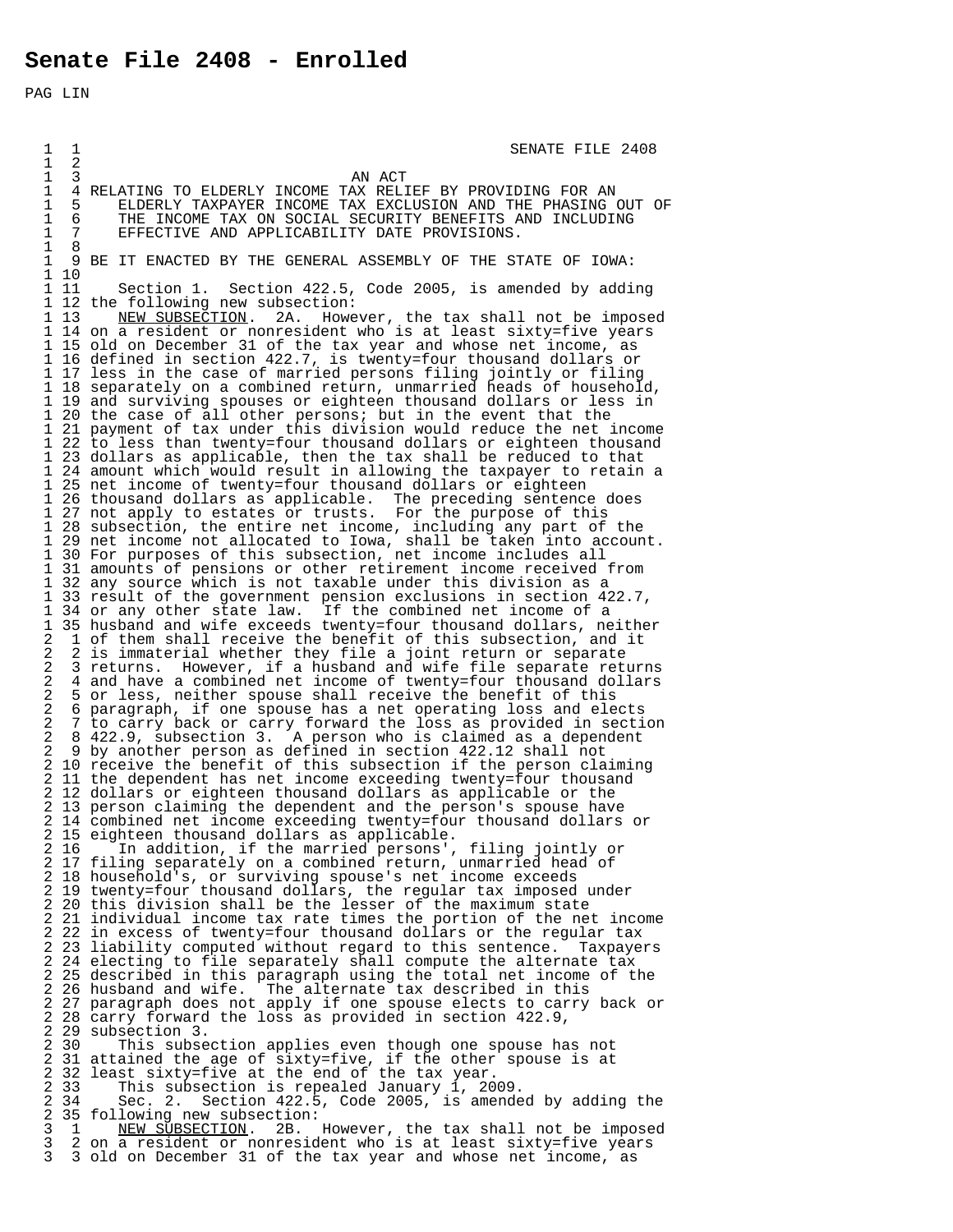3 4 defined in section 422.7, is thirty=two thousand dollars or 3 5 less in the case of married persons filing jointly or filing 3 6 separately on a combined return, unmarried heads of household, 3 7 and surviving spouses or twenty=four thousand dollars or less 3 8 in the case of all other persons; but in the event that the 3 9 payment of tax under this division would reduce the net income 3 10 to less than thirty=two thousand dollars or twenty=four<br>3 11 thousand dollars as applicable, then the tax shall be r 3 11 thousand dollars as applicable, then the tax shall be reduced 3 12 to that amount which would result in allowing the taxpayer to 3 13 retain a net income of thirty=two thousand dollars or 3 14 twenty=four thousand dollars as applicable. The preceding 3 15 sentence does not apply to estates or trusts. For the purpose 3 16 of this subsection, the entire net income, including any part<br>3 17 of the net income not allocated to Iowa, shall be taken into 3 17 of the net income not allocated to Iowa, shall be taken into 3 18 account. For purposes of this subsection, net income includes 3 19 all amounts of pensions or other retirement income received 3 20 from any source which is not taxable under this division as a<br>3 21 result of the government pension exclusions in section 422.7, 3 21 result of the government pension exclusions in section 422.7, 3 22 or any other state law. If the combined net income of a<br>3 23 husband and wife exceeds thirty=two thousand dollars, nei 3 23 husband and wife exceeds thirty=two thousand dollars, neither 3 24 of them shall receive the benefit of this subsection, and it 3 25 is immaterial whether they file a joint return or separate 3 26 returns. However, if a husband and wife file separate returns<br>3 27 and have a combined net income of thirty=two thousand dollars 3 27 and have a combined net income of thirty=two thousand dollars 3 28 or less, neither spouse shall receive the benefit of this 3 29 paragraph, if one spouse has a net operating loss and elects 3 30 to carry back or carry forward the loss as provided in section<br>3 31 422.9, subsection 3. A person who is claimed as a dependent 3 31 422.9, subsection 3. A person who is claimed as a dependent 3 32 by another person as defined in section 422.12 shall not 3 33 receive the benefit of this subsection if the person claiming<br>3 34 the dependent has net income exceeding thirty=two thousand 3 34 the dependent has net income exceeding thirty=two thousand 3 35 dollars or twenty=four thousand dollars as applicable or the 4 1 person claiming the dependent and the person's spouse have 4 2 combined net income exceeding thirty=two thousand dollars or 4 3 twenty=four thousand dollars as applicable. 4 4 In addition, if the married persons', filing jointly or 4 5 filing separately on a combined return, unmarried head of 4 6 household's, or surviving spouse's net income exceeds 4 7 thirty=two thousand dollars, the regular tax imposed under 4 8 this division shall be the lesser of the maximum state individual income tax rate times the portion of the net income 4 10 in excess of thirty=two thousand dollars or the regular tax 4 11 liability computed without regard to this sentence. Taxpayers 4 12 electing to file separately shall compute the alternate tax 4 13 described in this paragraph using the total net income of the 4 14 husband and wife. The alternate tax described in this 4 15 paragraph does not apply if one spouse elects to carry back or<br>4 16 carry forward the loss as provided in section 422.9, 4 16 carry forward the loss as provided in section 422.9, 4 17 subsection 3.<br>4 18 This subse This subsection applies even though one spouse has not 4 19 attained the age of sixty=five, if the other spouse is at 4 20 least sixty=five at the end of the tax year. 4 21 Sec. 3. Section 422.5, subsection 7, Code 2005, is amended 4 22 to read as follows:<br>4 23 7. In addition In addition to the other taxes imposed by this section, 4 24 a tax is imposed on the amount of a lump sum distribution for 4 25 which the taxpayer has elected under section 402(e) of the 4 26 Internal Revenue Code to be separately taxed for federal 4 27 income tax purposes for the tax year. The rate of tax is 4 28 equal to twenty=five percent of the separate federal tax<br>4 29 imposed on the amount of the lump sum distribution. A 4 29 imposed on the amount of the lump sum distribution. A 4 30 nonresident is liable for this tax only on that portion of the 4 31 lump sum distribution allocable to Iowa. The total amount of 4 32 the lump sum distribution subject to separate federal tax 4 32 the lump sum distribution subject to separate federal tax 4 33 shall be included in net income for purposes of determining<br>4 34 eligibility under the thirteen thousand five hundred dollar 4 34 eligibility under the thirteen thousand five hundred dollar or<br>4 35 less or nine thousand dollar or less exclusion, as applicable 4 35 less or nine thousand dollar or less exclusion, as applicable 5 1 subsections 2 and 2A or 2B, as applicable. 5 1 subsections 2 and 2A or 2B, as applicable.<br>5 2 Sec. 4. Section 422.7, subsection 13, Code Supplement<br>5 3 2005, is amended to read as follows: 5 3 2005, is amended to read as follows:<br>5 4 13. a. Subtract, to the extent 5 4 13. <u>a.</u> Subtract, to the extent included, the amount of<br>5 5 additional social security benefits taxable under the Interi 5 5 additional social security benefits taxable under the Internal<br>5 6 Revenue Code for tax vears beginning on or after January 1, 5 6 Revenue Code for tax years beginning on or after January 1,<br>5 7 1994<u>, but before January 1, 2014</u>. The amount of social 5 7 1994<u>, but before January 1, 2014</u>. The amount of social<br>5 8 security benefits taxable as provided in section 86 of 5 8 security benefits taxable as provided in section 86 of the 5 9 Internal Revenue Code, as amended up to and including January 5 10 1, 1993, continues to apply for state income tax purposes for 5 11 tax years beginning on or after January 1, 1994<u>, but before</u><br>5 12 January 1, 2014.  $\frac{5}{5}$  12 January 1, 2014.<br>5 13 b. (1) For tax years beginning in the 2007 calendar year,<br>5 14 subtract, to the extent included, thirty=two percent of subtract, to the extent included, thirty=two percent of